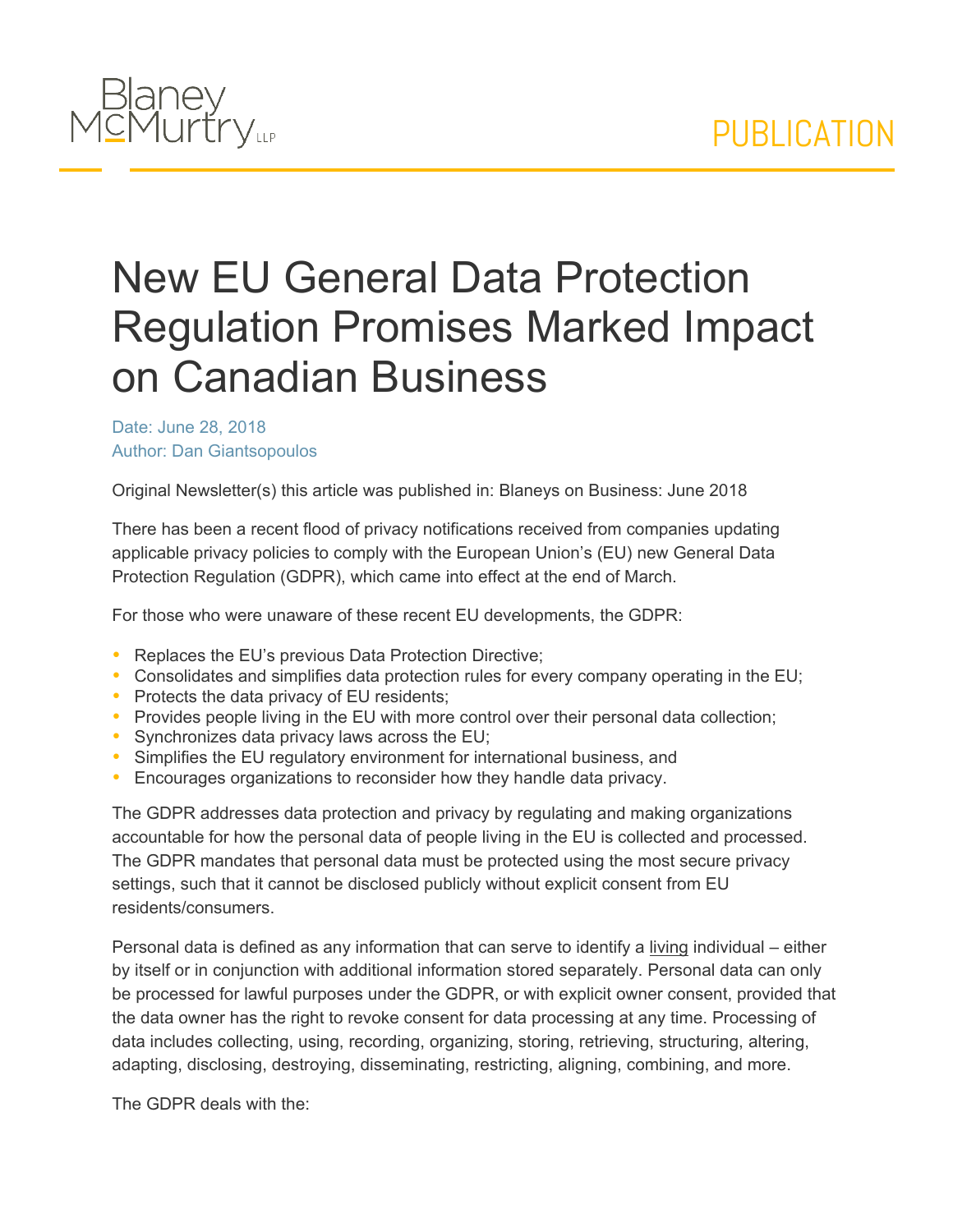- Rules for disclosing data security breaches;
- Provision of easy-to-understand terms of service and privacy policies;
- Acquisition of consent from consumers before collecting any personal information, and
- Opportunities available to individuals to obtain, correct, or remove their personal information.

Companies governed by the GDPR must clearly disclose:

- Any data collection or processing;
- The purpose of any data collection or processing;
- How long the data will be retained, and
- If the data will be shared outside the EU or with any third parties.

The GDPR is applicable to any organization that collects personal data from citizens and residents of the EU. As such, Canadian companies who deal with EU customers would be well advised to ensure that they are in compliance with respect to collecting personal data of EU citizens.

This is especially so for Canadian companies that have a physical presence in the EU. The risks for Canadian companies that do not have such a presence might be comparatively smaller but, given the influences of authority, jurisprudence, international law, and international co-operation, the question of how much smaller seems moot.

Under the GDPR, organizations that fail to comply with the GDPR are liable to serious penalties up to a maximum fine of four per cent of annual revenue, or \$30.3 million (Canadian dollars) – whichever fee is greater. For most small and medium sized businesses, these fees would prove to be debilitating.

Organizations affected by the GDPR include, but are not limited to:

- Organizations providing online services or sale of products;
- Education providers with students from EU countries;
- Websites using information tracking features, such as cookies, and
- Tourism-related businesses

The GDPR does not apply in the following situations:

- Deceased persons;
- Legal entities, including national security, military, police, or justice, and
- Statistical and scientific analysis.

Note that the application of the GDPR to Canadian companies is in addition to, and not in replacement of, the data use/collection rules provided by Canada's *Personal Information Protection and Electronic Documents Act* (PIPEDA) and the privacy legislation provided by the provincial government. PIPEDA was developed to support and promote electronic commerce through governing the processing of personal information in the course of commercial activity.

Similar to the GDPR, PIPEDA ensures individuals can maintain a measure of control over their personal information by prohibiting the inappropriate processing of personal information by